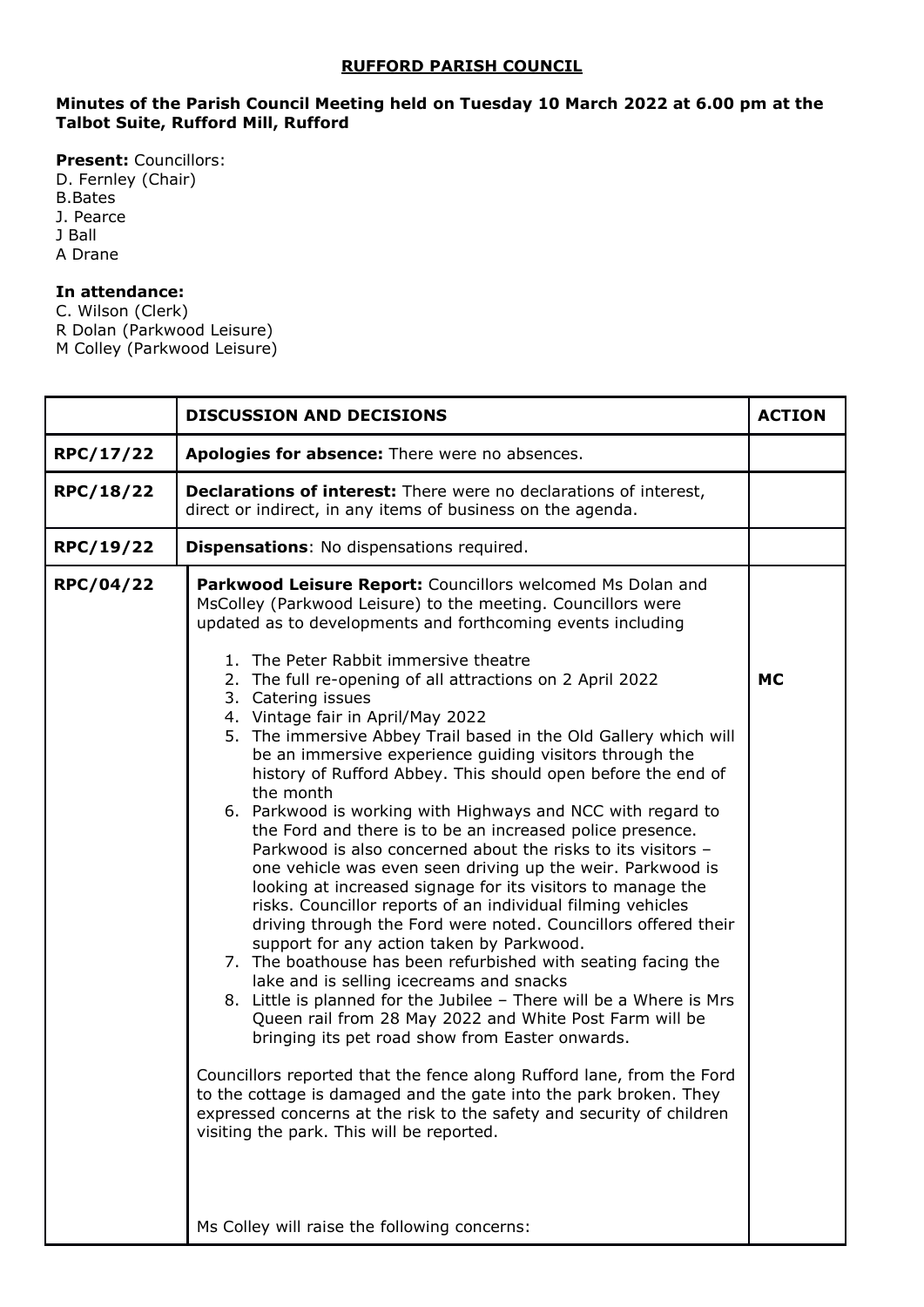| RPC/05/22<br>RPC/06/22 | 1. The small 4x4s in use in the Park are churning up the ground<br>at Broad Ride<br>2. The concrete blocks left in the wood after Santa's visit are<br>posing a tripping hazard.<br>She will keep the clerk updated as to events.<br>Councillors thanked Ms Colley for attending and she left the meeting.<br>10 minutes public speaking time: No public present.<br>Minutes of the Parish Council meetings held on 16 November<br>2021: The minutes of the meeting on 16 November 2021 were<br>approved subject to the alteration of "Ransom" to "Rainworth" in item<br>RPC/87/21 and "Carlson" to "Carlton" at item RPC/91/21.                                                                                                                                                                                                                                                                                                                                                                                                                                                                                                                                                                                                                                                                                                                                                                                                                                                                                            |                        |
|------------------------|-----------------------------------------------------------------------------------------------------------------------------------------------------------------------------------------------------------------------------------------------------------------------------------------------------------------------------------------------------------------------------------------------------------------------------------------------------------------------------------------------------------------------------------------------------------------------------------------------------------------------------------------------------------------------------------------------------------------------------------------------------------------------------------------------------------------------------------------------------------------------------------------------------------------------------------------------------------------------------------------------------------------------------------------------------------------------------------------------------------------------------------------------------------------------------------------------------------------------------------------------------------------------------------------------------------------------------------------------------------------------------------------------------------------------------------------------------------------------------------------------------------------------------|------------------------|
| RPC/07/22              | Matters arising - for information only: No matters arising.                                                                                                                                                                                                                                                                                                                                                                                                                                                                                                                                                                                                                                                                                                                                                                                                                                                                                                                                                                                                                                                                                                                                                                                                                                                                                                                                                                                                                                                                 |                        |
| <b>RPC/08/22</b>       | Reports from district and county councillors: Mr Carlton updated<br>councillors as to the following:<br>1. The demands on adult social care and associated implications<br>for funding<br>2. The guard rail at the ford is being fixed with some additional<br>work to be carried out.<br>3. The ford petition will go to full council on 20 January 2022 and<br>will then work through to committee<br>4. Four to five year funding forecasting indicates that that any<br>council tax rise will yield a surplus which has been earmarked<br>for highways work. The ford is included on his schedule of<br>works. In addition, there is provision for the 30 mph speed<br>limit to be extended at the Ompton end of Wellow and for<br>Wellow to be resurfaced. Funding has also been allocated for<br>an additional classroom at Edwinstowe school.<br>5. Thoresby will benefit from a new free school and £700,000 for<br>improved medical facilities for Ollerton and Edwinstowe<br>although agreement has yet to be reached as to how those<br>facilities are to be provided.<br>6. Thoresby Estate has put in a planning application for a<br>development in Edwinstowe<br>7. The improvements to Ollerton roundabout are progressing<br>through the statutory process.<br>Mr Carlton:<br>a. Will chase up the A614 cleaning<br>b. Noted a report of 4x4 s congregating by the ford at weekends<br>and will take this up with Sergeant Hurley. Mr Ball will send<br>photos to the clerk to be passed on to Mr Carlton. | <b>SC</b><br><b>SC</b> |
| RPC/09/22              | Reports from Councillors: Councillors were pleased to note reports<br>that there were otters in the river at Ransom water. The clerk will<br>inform the conservation officer and Nottinghamshire Wildlife Trust.                                                                                                                                                                                                                                                                                                                                                                                                                                                                                                                                                                                                                                                                                                                                                                                                                                                                                                                                                                                                                                                                                                                                                                                                                                                                                                            | <b>Clerk</b>           |
| RPC/10/22              | a. Financial position as at 31 December 2021: Councillors<br>considered and noted the clerk's report showing the precise<br>financial position at 31 December 2021 (incorporating the 2021-22<br>budget figures). The chair verified the stated balances against<br>bank statements.<br>b. Accounts for payment: The council unanimously approved five<br>payments totalling £579.97.<br>c. To consider the financial information provided by the Clerk<br>and NSDC's letter regarding 2022/23 precept estimates<br>and to agree the precept for the year ending 31 March                                                                                                                                                                                                                                                                                                                                                                                                                                                                                                                                                                                                                                                                                                                                                                                                                                                                                                                                                   |                        |